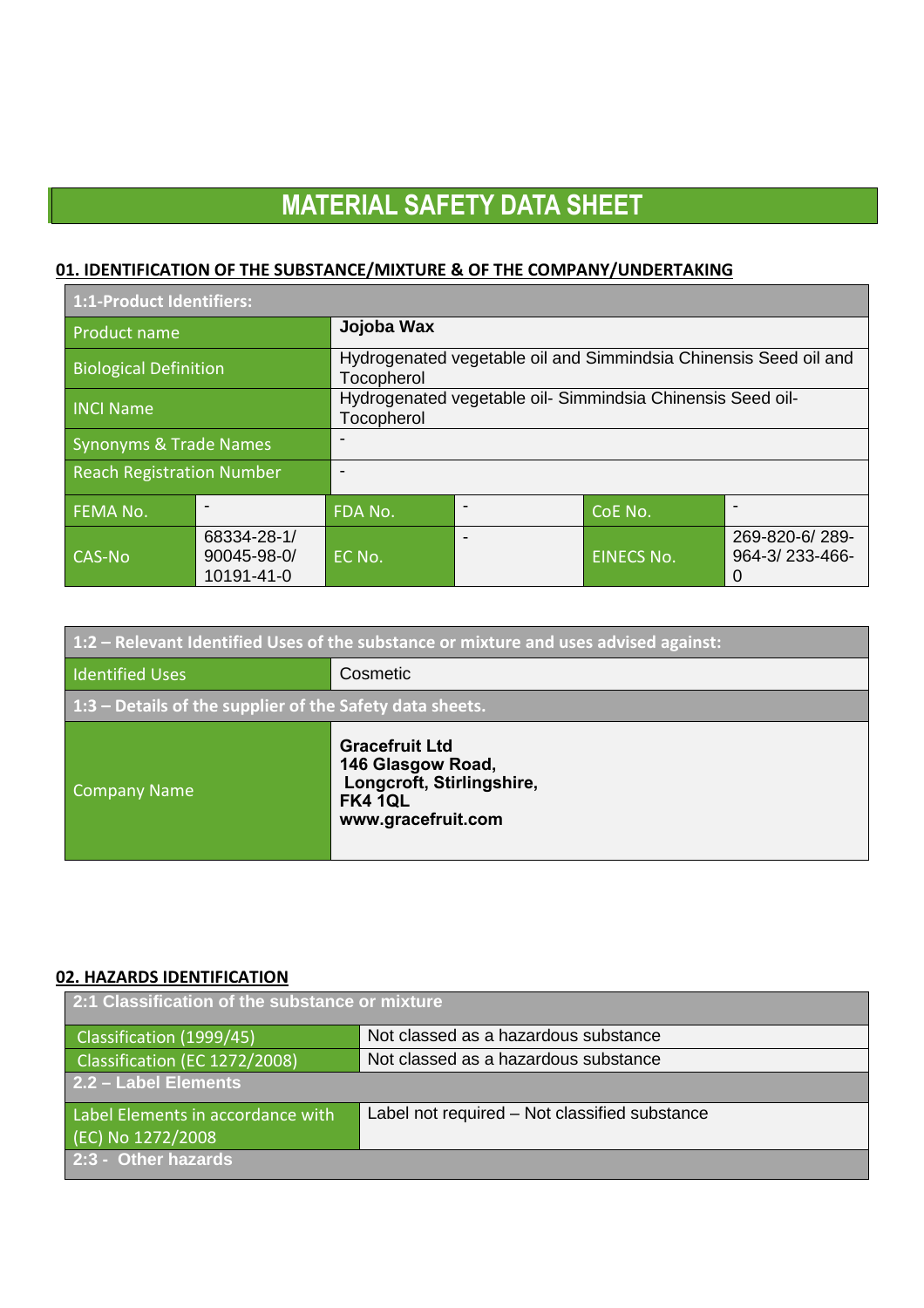| Signal Word                         | None.                   |
|-------------------------------------|-------------------------|
| <b>Contains</b>                     | No hazardous substances |
| <b>Hazard Statements</b>            | None                    |
| <b>Precautionary Statements</b>     | None                    |
| <b>Supplementary Precautionary</b>  | <b>None</b>             |
| <b>Statements</b>                   |                         |
| PBT or vPvB according to Annex XIII | <b>No</b>               |
| Adverse physio-chemical properties  | None                    |
| Adverse effects on human health     | None                    |

## **03. COMPOSITION/INFORMATION ON INGREDIENTS**

| 3:1 - Substances  |                                                                                    |
|-------------------|------------------------------------------------------------------------------------|
| <b>Substances</b> | Triglycerides from vegetable origin.                                               |
|                   | CAS No-68334-28-1/90045-98-0/10191-41-0<br>EINECS No-269-820-6/289-964-3/233-466-0 |
| 3:2 - Mixtures    |                                                                                    |
| <b>Mixtures</b>   | No additional data available                                                       |

## **04. FIRST AID MEASURES**

| 4:1 - Description of first aid measures |                                                                                                                                      |  |
|-----------------------------------------|--------------------------------------------------------------------------------------------------------------------------------------|--|
| <b>General Advice</b>                   | In all cases of doubt, or when symptoms persist seek medical<br>attention. Never give anything by mouth to an unconscious<br>person. |  |
| Inhalation                              | No additional data available                                                                                                         |  |
| Ingestion                               | Not considered dangerous. In high dosage Seek medical<br>attention.                                                                  |  |
| <b>Skin Contact</b>                     | Wash off with soap and plenty of water.                                                                                              |  |
| Eye Contact                             | Flush eyes with plenty of water. Seek medical attention if any<br>irritation persists.                                               |  |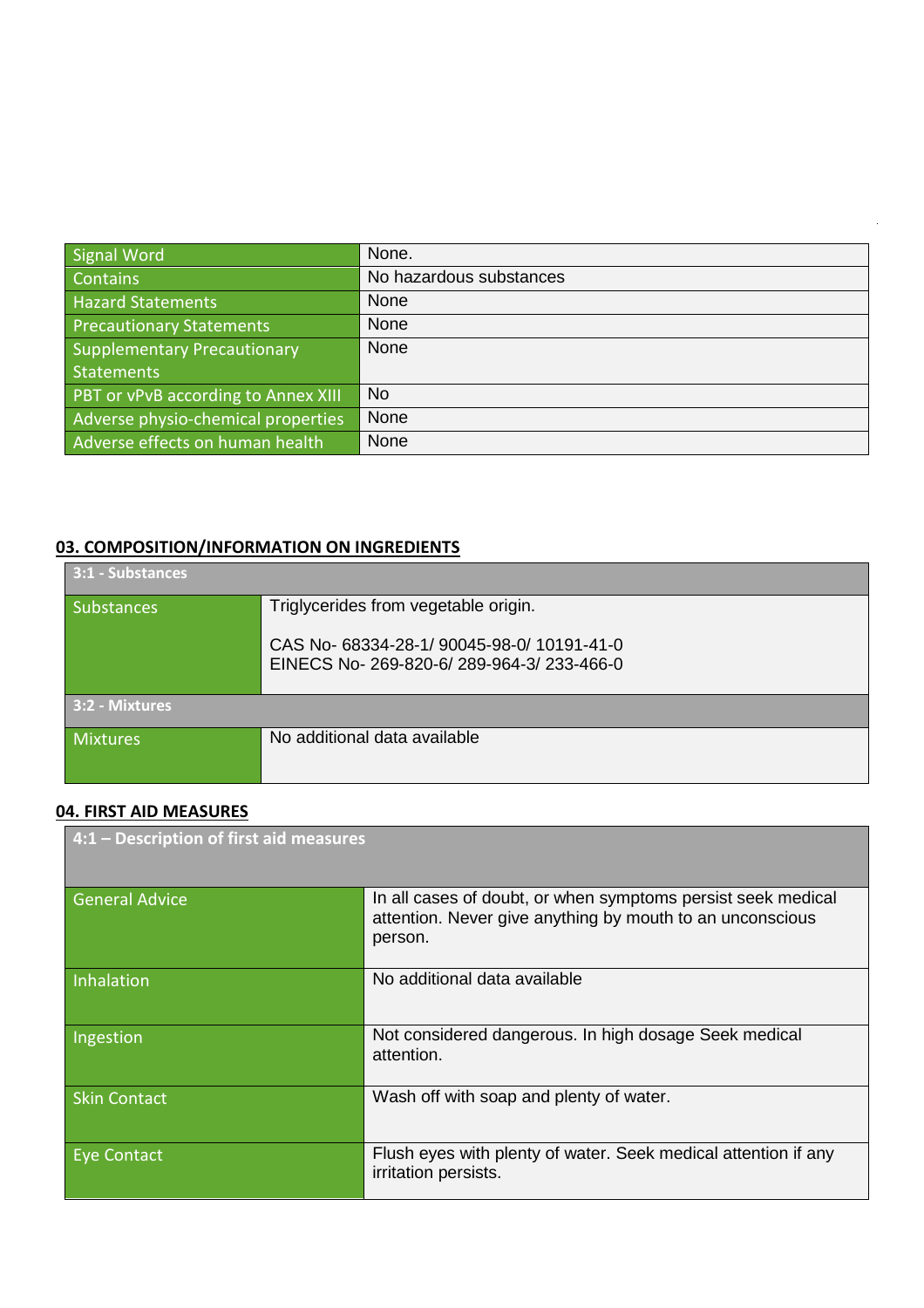| 4:2 - Most important symptoms and effects, both acute and delayed                |                              |  |
|----------------------------------------------------------------------------------|------------------------------|--|
| Symptoms and effects                                                             | No additional data available |  |
| 4:3 – Indication of any immediate medical attention and special treatment needed |                              |  |
| <b>Special requirements</b>                                                      | No additional data available |  |

### **05. FIRE-FIGHTING MEASURES**

 $\overline{a}$ 

| 5:1 - Extinguishing Media                               |                                                                                                                       |  |
|---------------------------------------------------------|-----------------------------------------------------------------------------------------------------------------------|--|
| Suitable extinguishing Media                            | Sand, Foam, Carbon dioxide or dry powder.                                                                             |  |
| Unsuitable extinguishing Media-DO<br><b>NOT USE</b>     | No additional data available                                                                                          |  |
| 5:2 - Special Hazards arising from substance or mixture |                                                                                                                       |  |
| Specific hazards                                        | None identified.                                                                                                      |  |
| 5:3 – Advice for firefighters                           |                                                                                                                       |  |
| Special firefighting procedures/<br>protective actions. | Use self-contained breathing apparatus in conditions of thick<br>smoke, cool containers at risk with water spray jet. |  |

## **06. ACCIDENTAL RELEASE MEASURES**

| 6:1 - Personal Precautions, protective equipment and emergency procedures. |                                                        |
|----------------------------------------------------------------------------|--------------------------------------------------------|
| <b>Personal precautions</b>                                                | Wear protective clothing                               |
| <b>6:2 - Environmental Precautions</b>                                     |                                                        |
| <b>Environmental Precautions</b>                                           | Do not discharge into drains, surface or ground water. |
| $\overline{1}$ 6:3 – Methods and materials for containment and cleaning up |                                                        |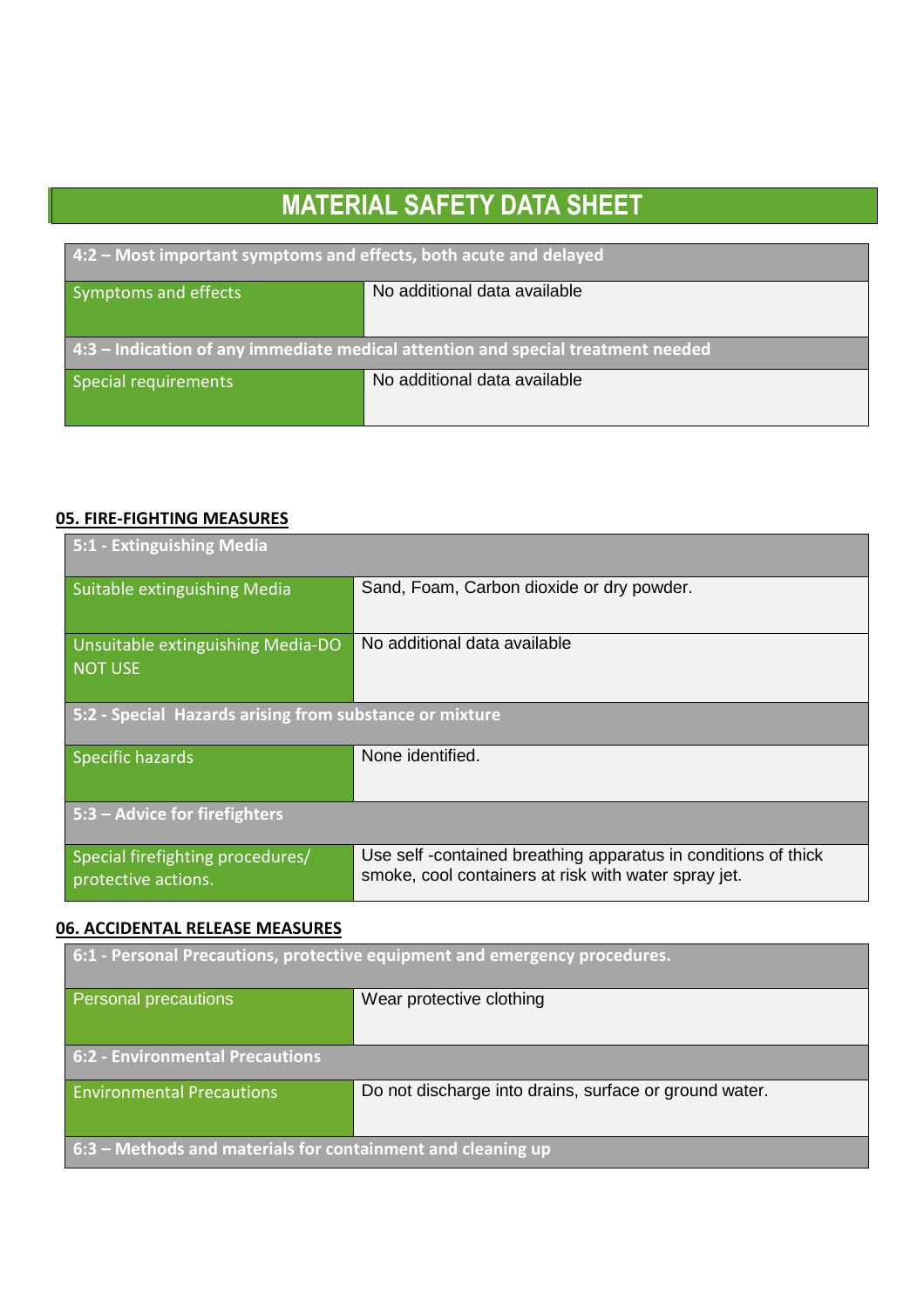| Spill Clean Up Methods              | Recuperate the spilled product. Wash with water and detergent.<br>Recuperate all material in a suitable container for disposal.                                                               |
|-------------------------------------|-----------------------------------------------------------------------------------------------------------------------------------------------------------------------------------------------|
| $6:4$ – Reference to other sections |                                                                                                                                                                                               |
| Reference to other sections         | Section 8 – Exposure controls/ personal protection for further<br>information on personal precautions,<br>Section 13 - Disposal considerations for further information on<br>waste treatment. |

### **07. HANDLING AND STORAGE**

 $\overline{a}$ 

| $7:1$ – Precautions for safe handling                             |                                                                                                                                                                                                                                                                                                                              |  |
|-------------------------------------------------------------------|------------------------------------------------------------------------------------------------------------------------------------------------------------------------------------------------------------------------------------------------------------------------------------------------------------------------------|--|
| Usage precautions                                                 | Handle in accordance with good industrial hygiene and safety<br>practices. These practices include avoiding unnecessary exposure<br>and removal of material from eyes, skin, and clothing.                                                                                                                                   |  |
| 7:2 – Conditions for safe Storage including any incompatibilities |                                                                                                                                                                                                                                                                                                                              |  |
| <b>Storage Precautions</b>                                        | Store in a cool dry place in unopened containers. Do not expose<br>containers to source of heat. No smoking. Prevent unauthorized<br>access. Containers which are opened must be properly resealed<br>and kept upright to prevent leakage. Unless the container is<br>specifically designed, never use pressure to empty it. |  |
| <b>Suitable Packaging</b>                                         | No additional data available                                                                                                                                                                                                                                                                                                 |  |
| $7:3$ – Specific end use (s)                                      |                                                                                                                                                                                                                                                                                                                              |  |
| <b>End Uses</b>                                                   | No additional data available                                                                                                                                                                                                                                                                                                 |  |

### **08. EXPOSURE CONTROLS/PERSONAL PROTECTION**

| $8:1$ – Control parameters                      |                              |  |
|-------------------------------------------------|------------------------------|--|
| Components with workplace<br>control parameters | No additional data available |  |
| 8:2 - Exposure controls                         |                              |  |
| <b>Protective Equipment</b>                     |                              |  |
| <b>Process conditions</b>                       | No additional data available |  |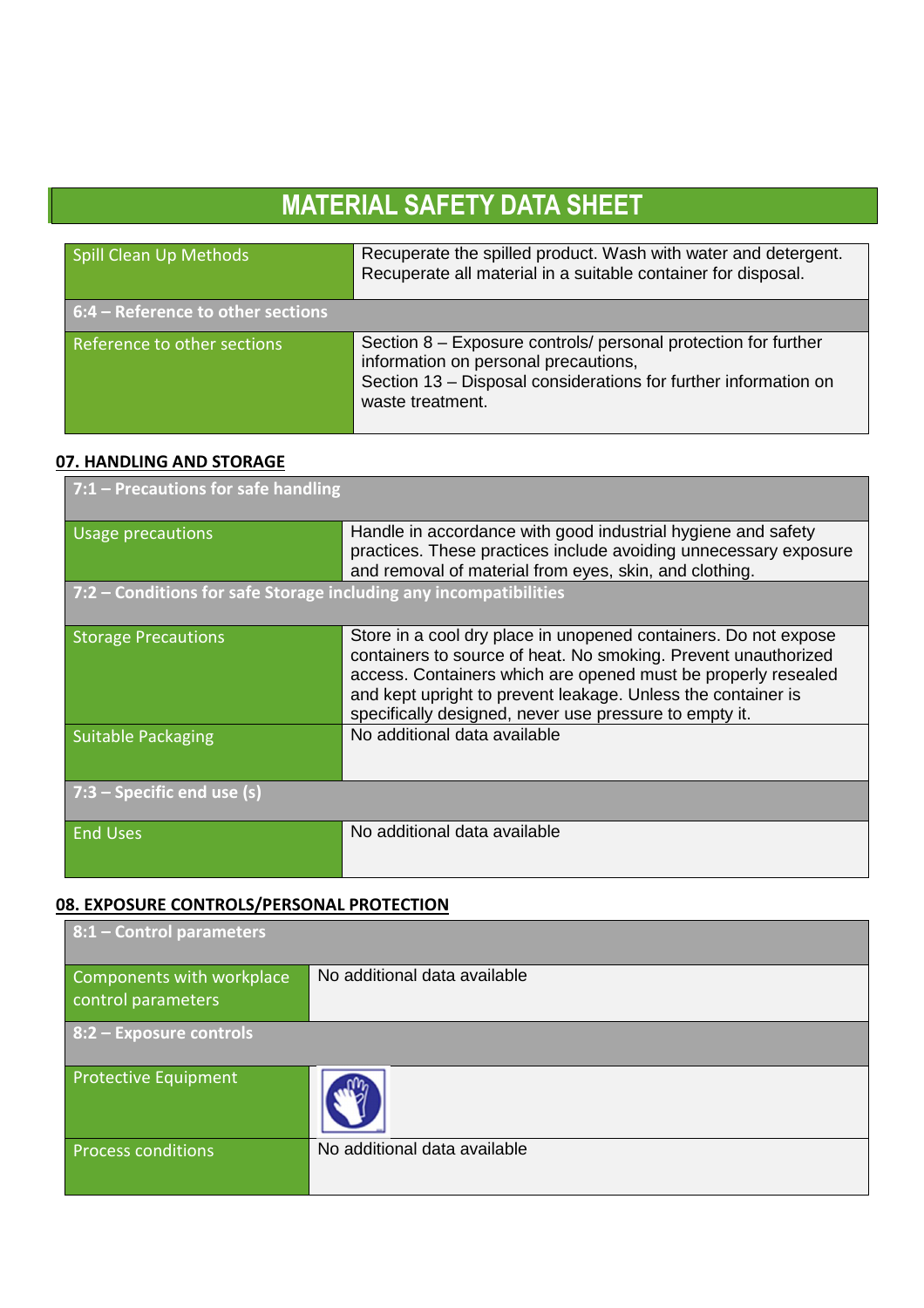| <b>Engineering Measures</b>        | No additional data available                                                 |
|------------------------------------|------------------------------------------------------------------------------|
| <b>Respiratory Equipment</b>       | No additional data available                                                 |
| <b>Hand Protection</b>             | Wearing protective gloves is recommended. Wash thoroughly after<br>handling. |
| <b>Eye Protection</b>              | Use good industrial practise to avoid eye contact                            |
| <b>Other Protection</b>            | No additional data available                                                 |
| <b>Hygiene Measures</b>            | No additional data available                                                 |
| Personal protection                | No additional data available                                                 |
| Skin protection                    | Minimise skin contact by following good industrial hygiene practice.         |
| Environmental exposure<br>controls | No additional data available                                                 |

### **09. PHYSICAL AND CHEMICAL PROPERTIES**

| 9:1 - Information on basic physical and chemical properties. |                                                          |
|--------------------------------------------------------------|----------------------------------------------------------|
|                                                              |                                                          |
| Appearance                                                   | Solid                                                    |
| <b>Colour</b>                                                | White to off white                                       |
| Odour                                                        | <b>Faint characteristic</b>                              |
| Density (80°C)                                               | $\sim$ 0,9 g/cc                                          |
| Flash Point (°C)                                             | >220 (in closed vase)                                    |
| Refractive Index                                             | No additional data available.                            |
| Melting Point (°C)                                           | 60-70                                                    |
| Boiling Point (°C)                                           | >300                                                     |
| <b>Vapour Pressure</b>                                       | No additional data available.                            |
| Solubility in Water                                          | Insoluble in water. Soluble in oils and organic solvents |
| @20°C                                                        |                                                          |
| Auto-ignition                                                | >300                                                     |
| temperature (°C)                                             |                                                          |
| 9:2 - Other information                                      |                                                          |
|                                                              |                                                          |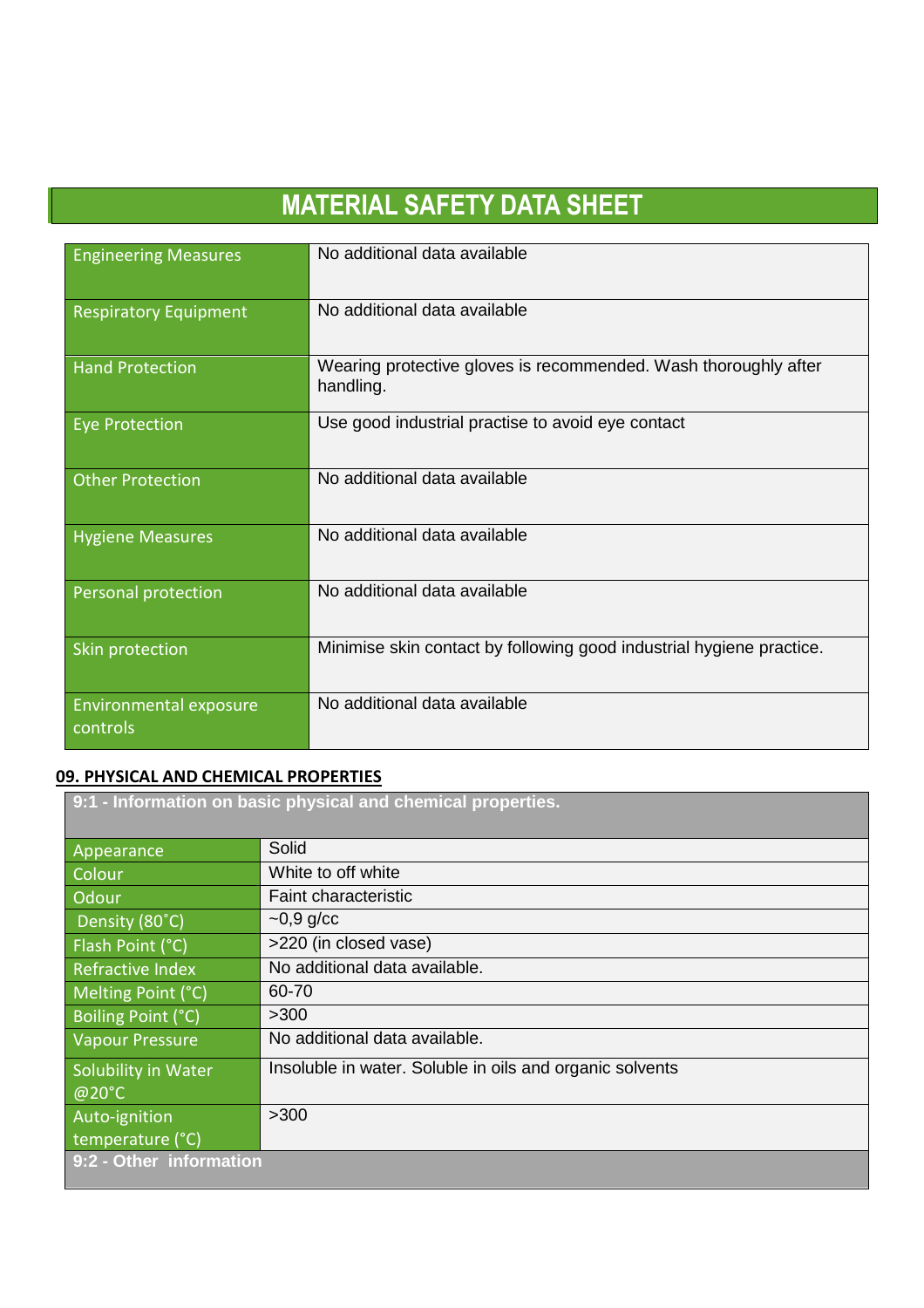Other Information No additional data available.

 $\overline{a}$ 

### **10. STABILITY AND REACTIVITY**

| 10:1- Reactivity                                  |                                                                          |
|---------------------------------------------------|--------------------------------------------------------------------------|
| Reactivity                                        | No additional data available.                                            |
| 10:2 - Chemical stability                         |                                                                          |
| <b>Stability</b>                                  | Product becomes rancid on extended exposure to air, light and heat.      |
| 10:3 - Possibility of hazardous reactions         |                                                                          |
| Possible hazardous reactions                      | No hazardous reactions identified                                        |
| 10:4 - Conditions to avoid                        |                                                                          |
| <b>Conditions to Avoid</b>                        | None known                                                               |
| 10:5 - Incompatible materials                     |                                                                          |
| Incompatible materials                            | Avoid strong oxidizing agents.                                           |
| 10:6 - Hazardous Decomposition Products           |                                                                          |
| <b>Hazardous Decomposition</b><br><b>Products</b> | On combustion, toxic vapours such as carbon monoxide may be<br>produced. |

### **11. TOXOLOGICAL INFORMATION**

| 11:1 Information on toxicological effects |                                                                                                                        |
|-------------------------------------------|------------------------------------------------------------------------------------------------------------------------|
| <b>Acute Toxicity</b>                     | From information available, this product is non-toxic under normal conditions<br>and is not classified in EEC listing. |

### **12. ECOLOGICAL INFORMATION**

| 12:1- Toxicity |                                                                                                                                                                                                                                                |
|----------------|------------------------------------------------------------------------------------------------------------------------------------------------------------------------------------------------------------------------------------------------|
| Ecotoxicity    | The substance while being water insoluble could if it is versed in big<br>quantity, harmful to the marine ecosystem while preventing by the<br>formation of a surface layer, the right oxygenation of the water of its flora<br>and its fauna. |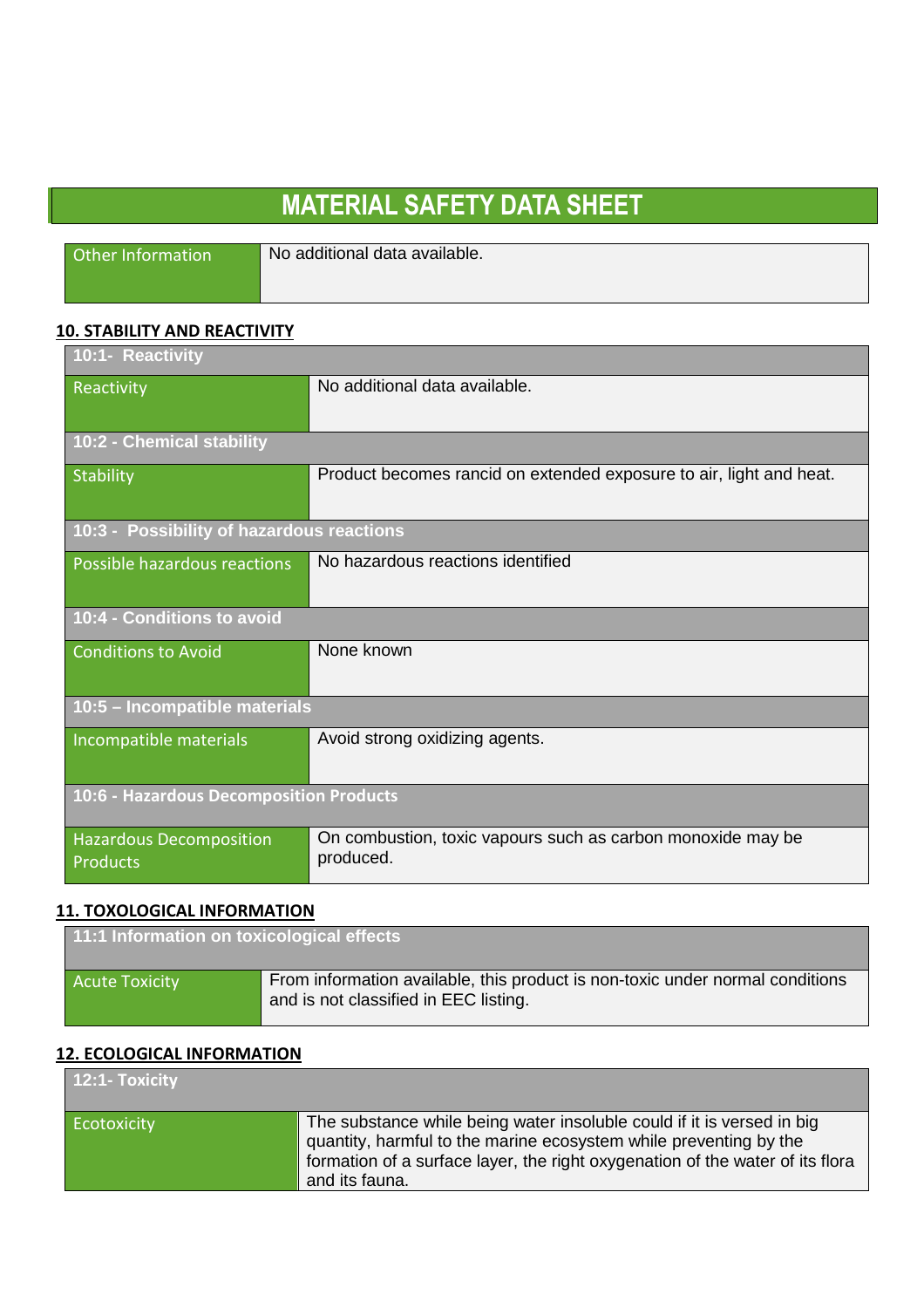| 12:2 - Persistence & degradability        |                                                                                                                                                                                                                        |
|-------------------------------------------|------------------------------------------------------------------------------------------------------------------------------------------------------------------------------------------------------------------------|
| Persistence & degradability               | Preparation biodegradable, in phase of decomposition it does not<br>develop dangerous matters. To use in the second place good practices<br>of work, while avoiding dispersing the product in the natural environment. |
| 12:3 - Bioaccumulative Potential          |                                                                                                                                                                                                                        |
| <b>Bioaccumulative Potential</b>          | No additional data available.                                                                                                                                                                                          |
| 12:4 - Mobility in soil                   |                                                                                                                                                                                                                        |
| Mobility                                  | No additional data available.                                                                                                                                                                                          |
| 12:5 - Results of PBT and vPvB assessment |                                                                                                                                                                                                                        |
| <b>PBT Assessment Results</b>             | No additional data available.                                                                                                                                                                                          |
| 12:6 Other adverse effects                |                                                                                                                                                                                                                        |
| Precautions                               | No additional data available.                                                                                                                                                                                          |

### **13. DISPOSAL CONSIDERATIONS**

| 13:1 Waste treatment methods |                                                                                                                                                                                                            |
|------------------------------|------------------------------------------------------------------------------------------------------------------------------------------------------------------------------------------------------------|
| <b>Disposal Methods</b>      | The disposal should be in accordance with all applicable regulations.<br>Do not discharge into drains, surface and ground water.<br>Do not reject waters of wash in the natural environment or the sewers. |

### **14. TRANSPORT INFORMATION**

| <b>Warning Icon</b>           | Not dangerous goods according to transport legislation. |
|-------------------------------|---------------------------------------------------------|
| $14:1 - UN Number$            |                                                         |
| UN No Road $-$<br>ADR/RID/ADN | Not required                                            |
| UN No Sea-IMDG                | Not required                                            |
| UN No Air - ICAO              | Not required                                            |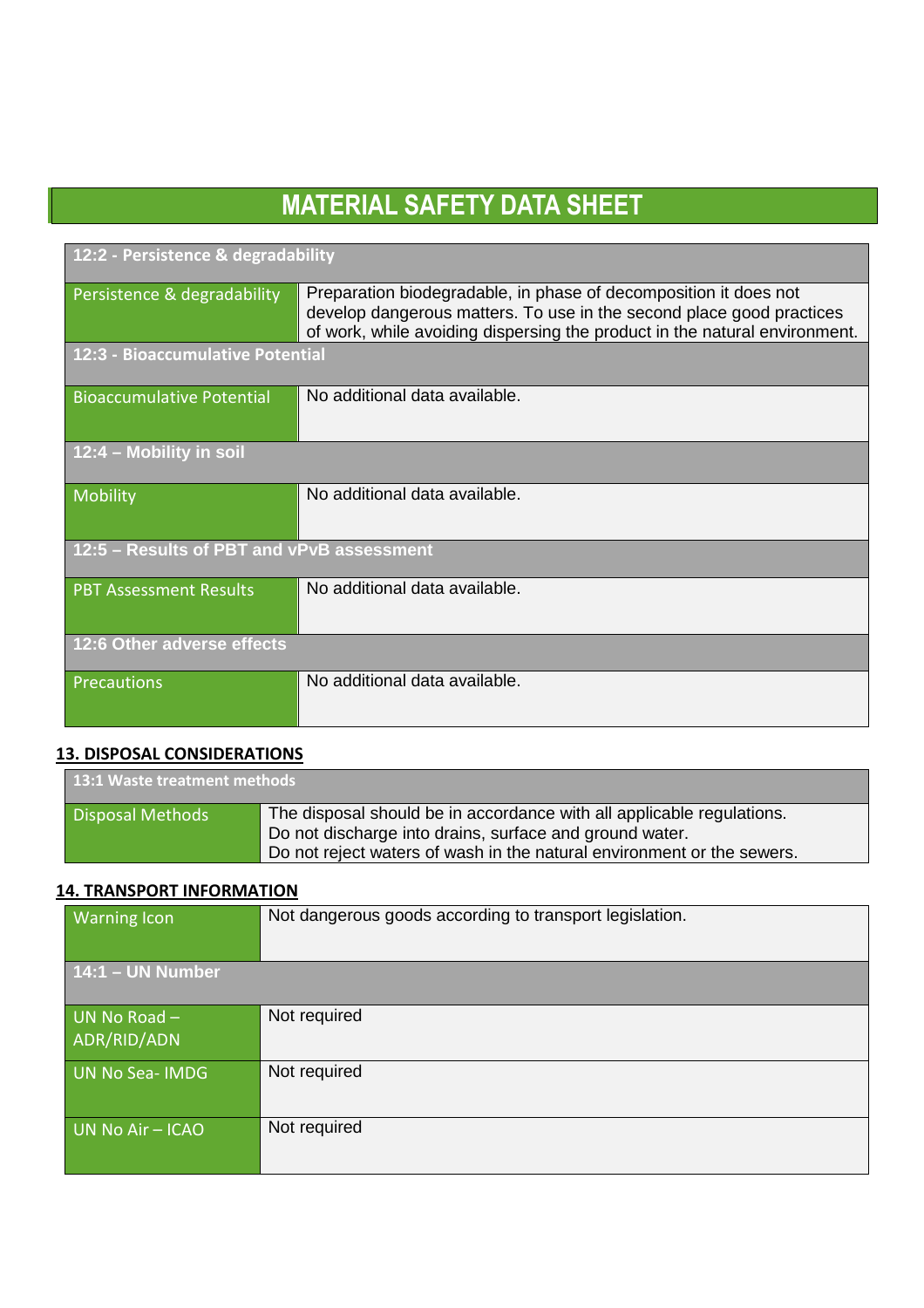$\overline{a}$ 

| 14:2 - UN proper shipping name                                                  |                              |
|---------------------------------------------------------------------------------|------------------------------|
| Road - ADR/RID/ADN                                                              | Not required                 |
| Sea-IMDG                                                                        | Not required                 |
| Air - ICAO                                                                      | Not required                 |
| 14:3 - Transport Hazard class (es)                                              |                              |
| Road - ADR/RID/ADN                                                              | Not required                 |
| Sea-IMDG                                                                        | Not required                 |
| Air-ICAO                                                                        | Not required                 |
| 14:4 - Packaging group                                                          |                              |
| Road - ADR/RID/ADN                                                              | Not required                 |
| Sea-IMDG                                                                        | Not required                 |
| Air - ICAO                                                                      | Not required                 |
| 14:5 - Environmental hazard                                                     |                              |
| <b>Environmentally hazardous</b><br>substance/ marine pollutant.                | No additional data available |
| 14:6 - Special precautions for user                                             |                              |
| Precautions                                                                     | No additional data available |
| 14:7 - Transport in bulk according to Annex II of MARPOL 73/79 and the IBC code |                              |
|                                                                                 | No additional data available |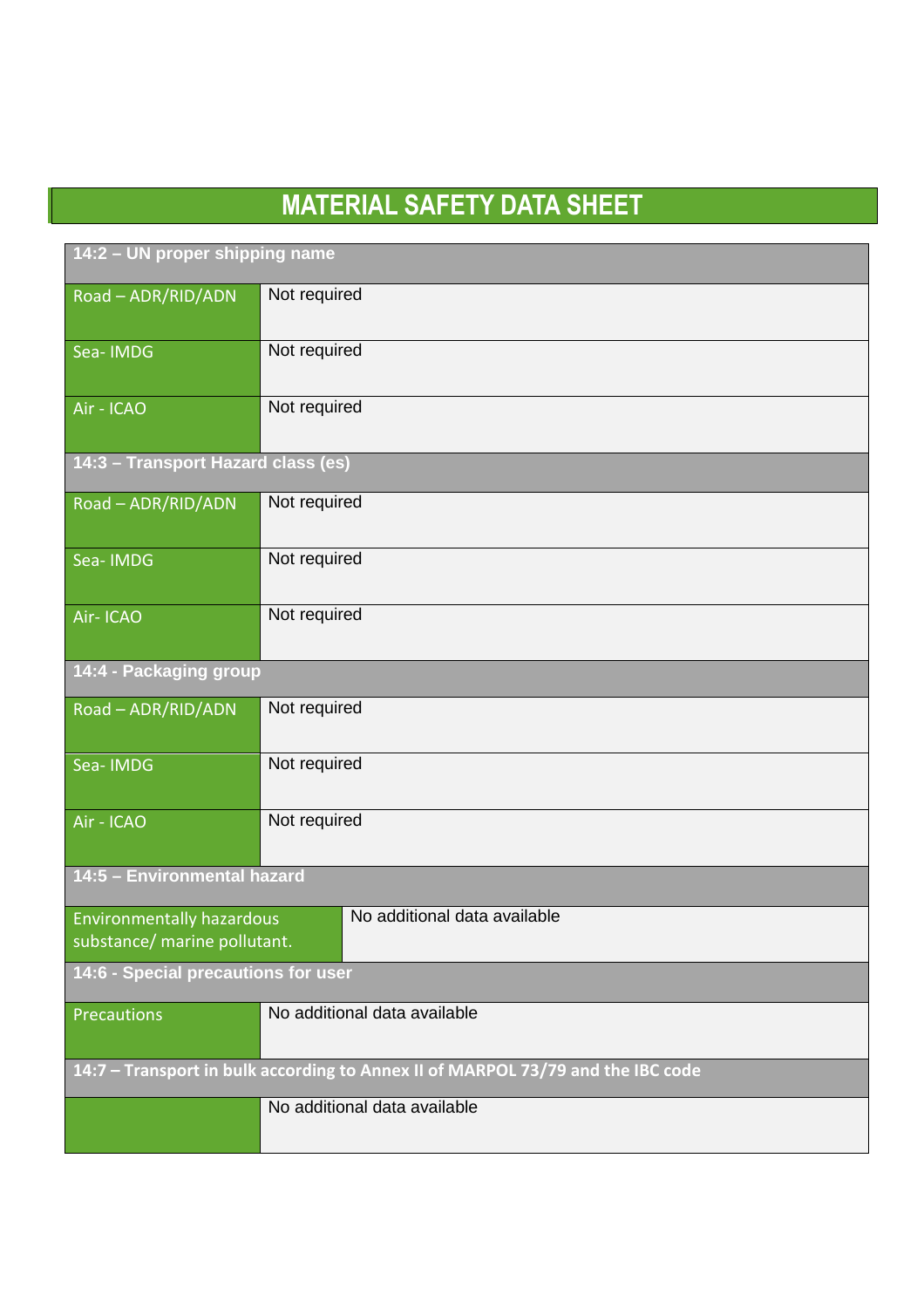### **15. REGULATORY INFORMATION**

| 15:1 - Safety, health and environmental regulations/ legislation specific for the substance or |                                                                                                                                                                                                                                                                                 |
|------------------------------------------------------------------------------------------------|---------------------------------------------------------------------------------------------------------------------------------------------------------------------------------------------------------------------------------------------------------------------------------|
| mixture.                                                                                       |                                                                                                                                                                                                                                                                                 |
| <b>EU Directives</b>                                                                           | Commission Regulation (EU) No 453/2010 of 20 May 2010 amending<br>Regulation (EC) No 1907/2006 of the European Parliament and of the<br>Council of 18 <sup>th</sup> Dec 2006<br>Concerning the Registration, Evaluation, Authorisation and Restriction of<br>Chemicals (REACH), |
|                                                                                                | establishing a European Chemicals Agency, amending Directive 199/45/EC<br>and repealing                                                                                                                                                                                         |
|                                                                                                | Council Regulation Council Regulation (EEC) No793/93 and Commission<br>Regulation (EC) No1488/94 as well as Council Directive 76/769/EEC and<br>Commission Directives 91/155/EEC, 93/67/EEC, and 93/105/EEC and<br>2000/21/EC including amendments.                             |
| <b>Statutory Instruments</b>                                                                   | The Chemicals (Hazard Information and Packaging for Supply Regulations<br>2009 (S.I. 2009 No 716).                                                                                                                                                                              |
| Approved Code of                                                                               | Classification and Labelling of Substances and Preparations Dangerous for                                                                                                                                                                                                       |
| Practice                                                                                       | Supply. Safety Data Sheets for Substances and Preparations                                                                                                                                                                                                                      |
| <b>Guidance Notes</b>                                                                          | Workplace Exposure Limits EH40. CHIP for everyone HSG 108.                                                                                                                                                                                                                      |
| <b>15:2 Chemical Safety assessment</b>                                                         |                                                                                                                                                                                                                                                                                 |
| Assessment information                                                                         | A chemical assessment for this product has not been carried out.                                                                                                                                                                                                                |

## **16. OTHER INFORMATION**

| <b>Revision Date</b>          | 18.07.2016                 |
|-------------------------------|----------------------------|
| Rev No/Repl, SDS<br>Generated | 3                          |
| <b>Change Description</b>     | Updated to new MSDS format |
| Changes made by               | K Tatton                   |
| <b>Review Date</b>            | 18.07.2018                 |
| <b>Risk Phrases in Full</b>   | None                       |